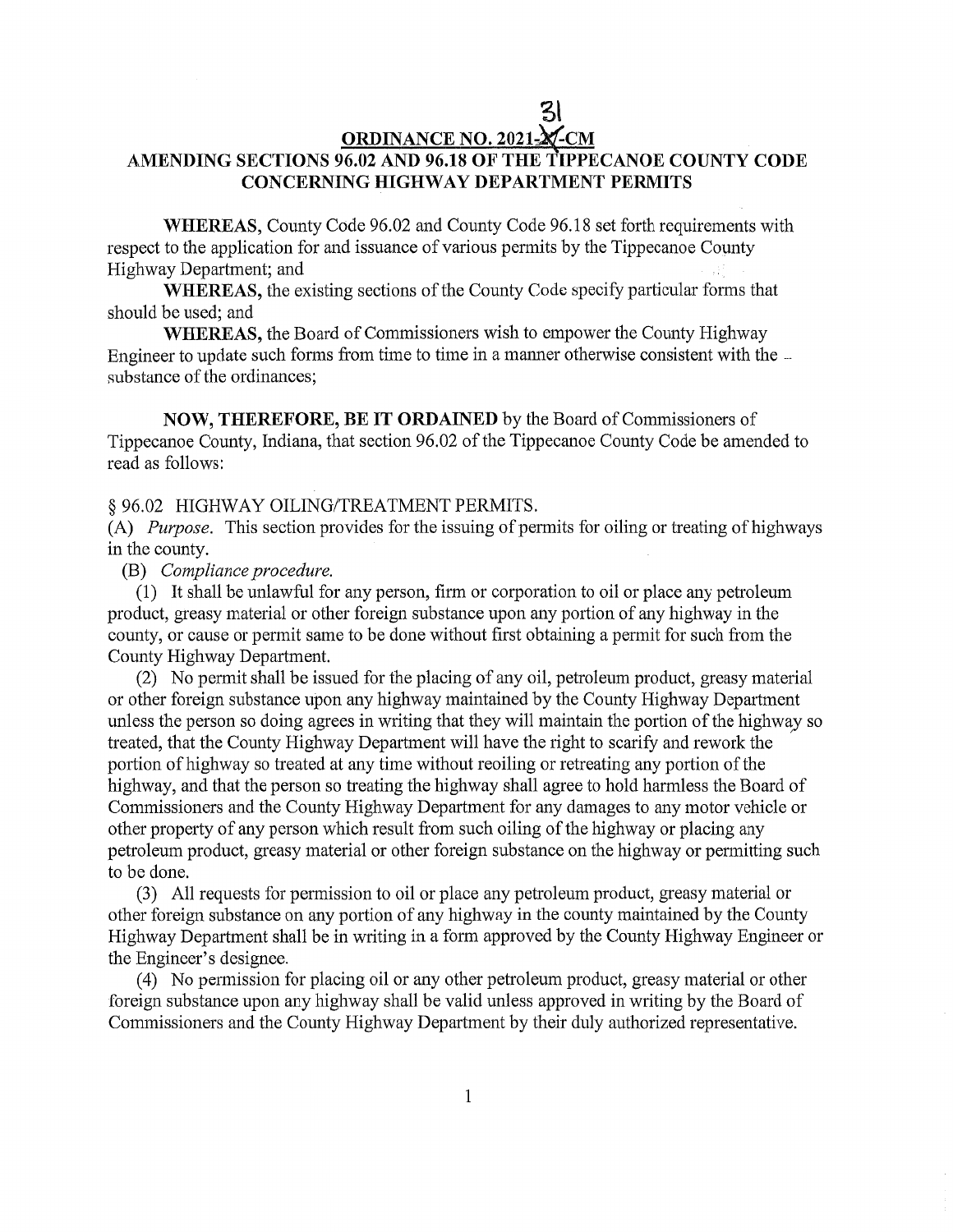AND BE IT **FURTHER ORDAINED** by the Board of Commissioners of Tippecanoe County, Indiana, that section 96.18 of the Tippecanoe County Code be amended to read as follows:

### § 96.18 PERMIT APPLICATION.

- (A) No person shall cut, dig, trench, or otherwise interfere with the surface, or subsurface, of any highway or street **which** is a part of the county highway system, or the easement adjacent to any **such** highway unless such person shall first obtain a permit from the office of the County Highway Engineer. Requests for permits shall be made on forms acceptable to the County Highway Engineer. Without limitation on forms that may be required by the County Highway Engineer, the County Highway Engineer shall prepare forms acceptable for the following:
	- 1. Permission to cut into a county highway or street or work Within the right-ofway.
	- 2. Permit bonds.
	- 3. Driveway and entrance construction intersecting with a county highway or other county right-of-way.
	- 4. Installation of a pole line on, or across, any county highway or street, or the right-of- way adjacent thereto.
	- 5. Permission to close, or block, any county highway or street.
	- 6. Permission to transport over weight and/or oversized objects of any nature over, across, or along county highways or streets.

(B) The minimum bond required of any person obtaining a permit pursuant to this section is \$5,000, which bond shall be a continuing one and shall remain in effect for a period of three years from the time the work is completed, which bond is to assure the county that county specifications have been adhered to and all work done in a workmanlike manner, except that the minimum bond required of private property owners for work performed in the right-of-way adjacent to their own property shall be \$1,000. The County Highway Engineer shall review bonds submitted under this section to determine that they are in the proper form and, for any bond in an amount equal or less than \$10,000, is authorized to accept **such** bonds under this section on behalf of the Board of Commissioners.

(C) The forms prepared by the County Highway Engineer under this section are a part of the county highway engineering program, and are to be used in accordance with all regulations of the County Highway Department.

This Ordinance shall be in full force and effect immediately upon its passage and signing.

Presented to the Board of Commissioners of Tippecanoe County, Indiana, and approved on first reading this  $|S_f|$  day of November, 2021, by the following vote: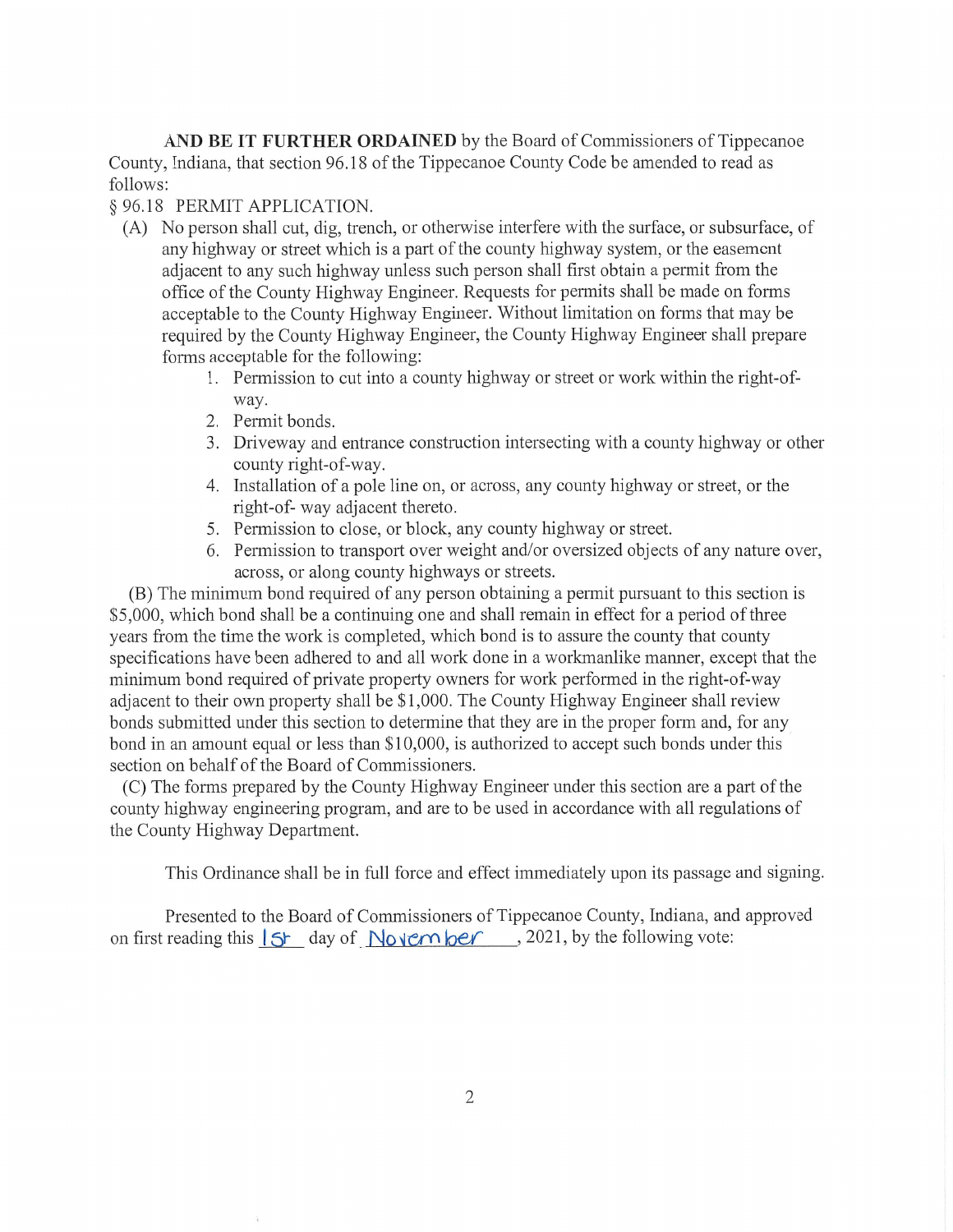## **BOARD OF COMMISSIONERS OF** TIPPECANOE COUNTY

**VOTE** 

 $\lambda$ 

 $\sqrt{0.5}$ 

Yes

Thomas P. Murtaugh, President

David S. Byers, Vice President

Tracy A. Brown, Member

Yes

ATTEST:

Robert Plantenga, Auditor of Tippecanoe County

Presented to the Board of Commissioners of Tippecanoe County, Indiana, and approved on second reading this  $15+h$  day of November, 2021, by the following vote:

> BOARD OF COMMISSIONERS OF TIPPECANOE COUNTY

**VOTE** 

Thomas P. Murtaugh, President

David S. Byers, Vice President

Tracy A. Brown, Member